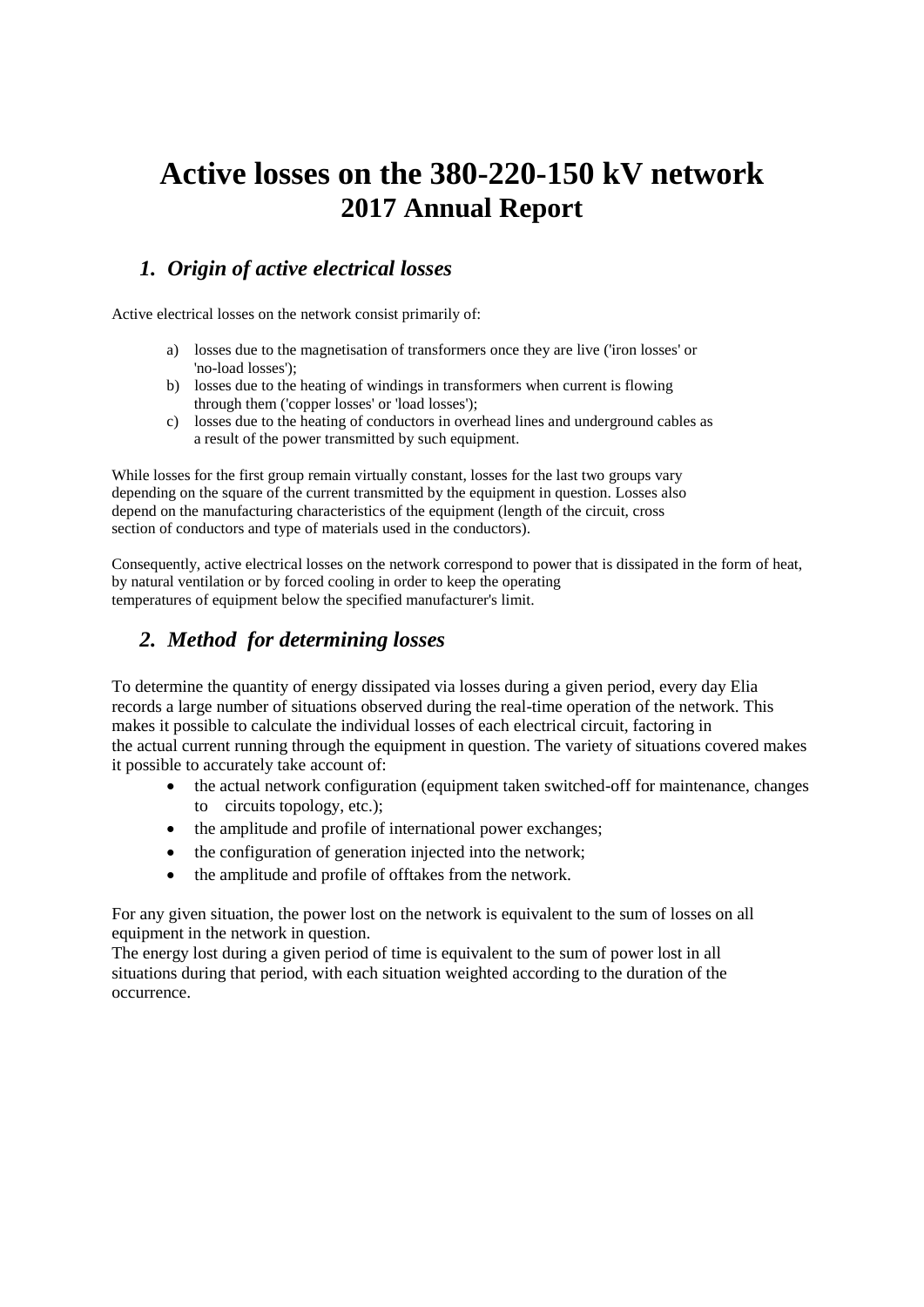### 3. *Basis for calculating active losses on the federal network*

Belgium's federal electricity network currently consists of equipment operating at nominal voltages of 380 kV, 220 kV and 150 kV. This equipment consists of overhead lines, underground cables, phase shifting transformers and power transformers which connect these voltages.

The basis for monitoring active losses in 2017 encompasses all equipment operating at nominal voltages of 380 kV, 220 kV and 150 kV, excluding equipment that is part of users' network connections. Power transformers connecting these voltages are also included, in addition to overhead lines, underground cables and phase shifting transformers.

#### *4. Actual losses in 2017 (in GWh)*

The table below shows the actual losses in 2017 (in GWh) recorded by Elia on the 380-220- 150 kV networks

|                | Peak<br>Hours | Off-Peak<br>Hours | <b>Total</b> |
|----------------|---------------|-------------------|--------------|
| Q1             | 86.6          | 135,7             | 222,3        |
| Q2             | 64,6          | 100,1             | 164,7        |
| Q <sub>3</sub> | 73,5          | 110,5             | 183,9        |
| Q4             | 81,3          | 131,0             | 212,3        |
| <b>Total</b>   | 306,0         | 477,2             | 783,2        |

#### Monotone curve of losses 2017 380-220-150 kV network

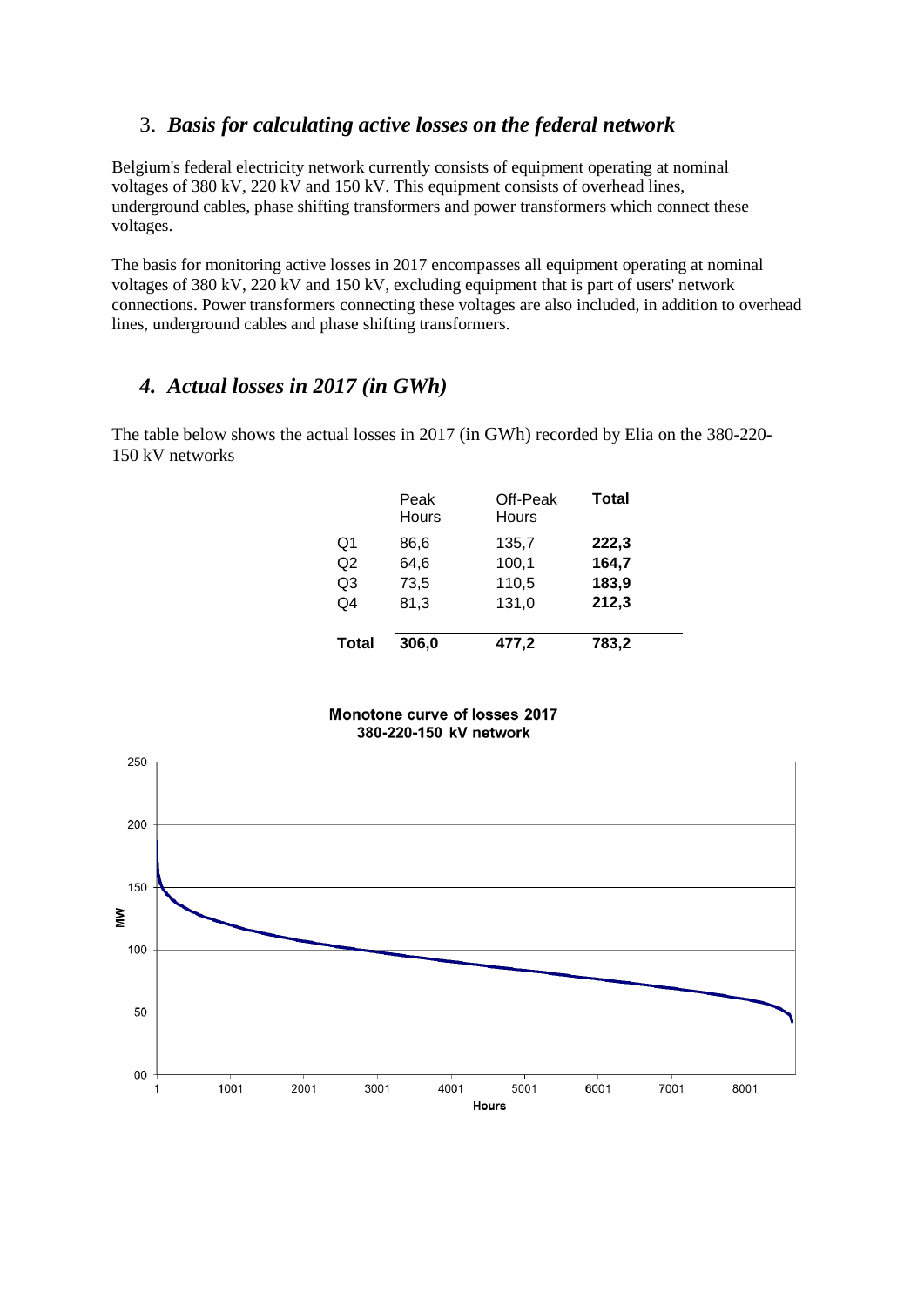#### *5. Compensation in kind by the Access Responsible Party*

Article 161 of the federal Grid Code (Royal Decree of 19 December 2002) states that each Access Responsible Party must compensate active network losses for all of its network accesses. Accordingly, ultimately, active losses observed on the federal network are compensated in kind by the sum of contributions by the Access Responsible Parties.

In order to formulate – in an objective, transparent and non-discriminatory way – the contribution expected from each Access Responsible Party, the contribution is expressed in the form of a percentage of net offtakes linked to the portfolio of the Access Responsible Party in question. For 2017, the percentage was :

> 1,35% for Peak-load hours; and 1,25% for Off-peak hours.

The table below shows compensation in kind (in GWh) carried out in 2017 by Access Responsible Parties based on this coefficient.

|                | Peak<br>Hours | Off-Peak<br>Hours | <b>Total</b> |
|----------------|---------------|-------------------|--------------|
| Q1             | 94,9          | 137,5             | 232,4        |
| Q <sub>2</sub> | 77,2          | 119,0             | 196,2        |
| Q3             | 76,4          | 116,3             | 192,7        |
| Q4             | 86,3          | 123,1             | 209,4        |
| <b>Total</b>   | 334,8         | 496,0             | 830,7        |

#### *6. Deficit of compensation in kind in 2017*

The deficit of compensation in kind during a given period is defined as the algebraic difference between actual losses and compensation in kind during the same period. The table below shows the deficit (in GWh) for 2017.

|                | Peak<br>Hours | Off-Peak<br>Hours | <b>Total</b> |
|----------------|---------------|-------------------|--------------|
| Q1             | $-8,3$        | $-1,8$            | $-10,1$      |
| Q2             | $-12,6$       | $-18,9$           | $-31,5$      |
| Q <sub>3</sub> | $-2,9$        | $-5,9$            | $-8,8$       |
| Q4             | $-5.0$        | 7,9               | 2,9          |
| <b>Total</b>   | $-28,8$       | $-18,8$           | $-47,5$      |